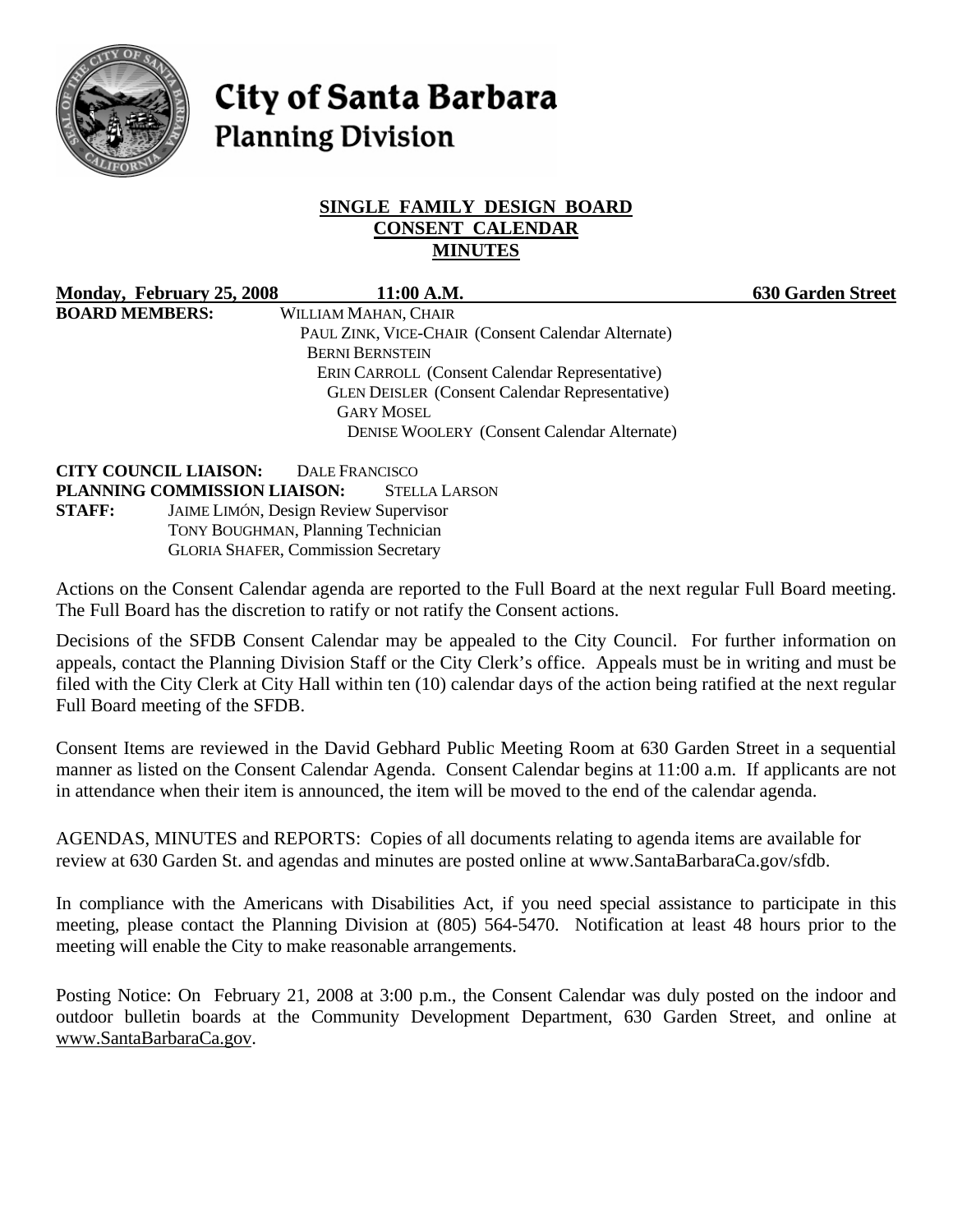## **REVIEW AFTER FINAL**

#### **A. 1030 ARBOLADO RD E-1 Zone**

| Assessor's Parcel Number: 019-220-031 |                                   |
|---------------------------------------|-----------------------------------|
| <b>Application Number:</b>            | MST2004-00376                     |
| Owner:                                | Ross Harris                       |
| Owner:                                | Micheal Mack                      |
| Architect:                            | Ken Radtkey, Blackbird Architects |
| Contractor:                           | Rick Jeffery                      |

(Project re-noticed due to cancellation prior to initial hearing. Proposal to construct a 1,047 square foot addition to an existing 1,856 square foot two-story single-family residence with an attached two-car garage. The proposal will result in a 2,903 square foot residence on a 21,205 square foot lot located in the Hillside Design District. Proposed renovation to the exterior of the residence will include replacing the siding, roofing, windows and doors. Proposal will also include new decks, landscaping and irrigation.)

**(Review After Final for color change, elimination of two windows, and change of guardrail material. Change must be consistent with Preliminary Approval of MST2006-00644.)** 

Final Approval of the Review After Final as noted. The change to glass rail was not approved.

#### **NEW ITEM**

#### **B.** 1035 CIMA LINDA LN **A-2** Zone

 Assessor's Parcel Number: 015-202-004 Application Number: MST2008-00079 Owner: Gerhard and Hildegard Muus

(Proposal for as-built window trim change to stucco, a new landscape plan, and replacement of plumbing fixtures in pool house.)

#### **(ACTION MAY BE TAKEN IF SUFFICIENT INFORMATION IS PROVIDED.)**

Final Approval as noted of the project with the finding that the Neighborhood Preservation Ordinance criteria have been met as stated in Subsection 22.69.050 of the City of Santa Barbara Municipal Code. Window change approved as submitted. Landscape plan approved as noted.

#### **FINAL REVIEW**

#### **C. 1221 LAS CANOAS LN A-1 Zone**

 Assessor's Parcel Number: 021-090-004 Application Number: MST2007-00488 Owner: Daniel Waldman Architect: Bob Easton

(Proposal to construct a new swimming pool, a 1,200 square foot terrace, a 446 square foot unenclosed shade/storage structure, 150 linear feet of retaining walls, an outdoor shower, fire pit, barbeque, spa, and approximately 212 cubic yards of cut and fill grading to be balanced on site. The existing 3,495 square foot two-story single-family residence is located on a 2.6 acre lot in the Hillside Design District. )

Final Approval with conditions.